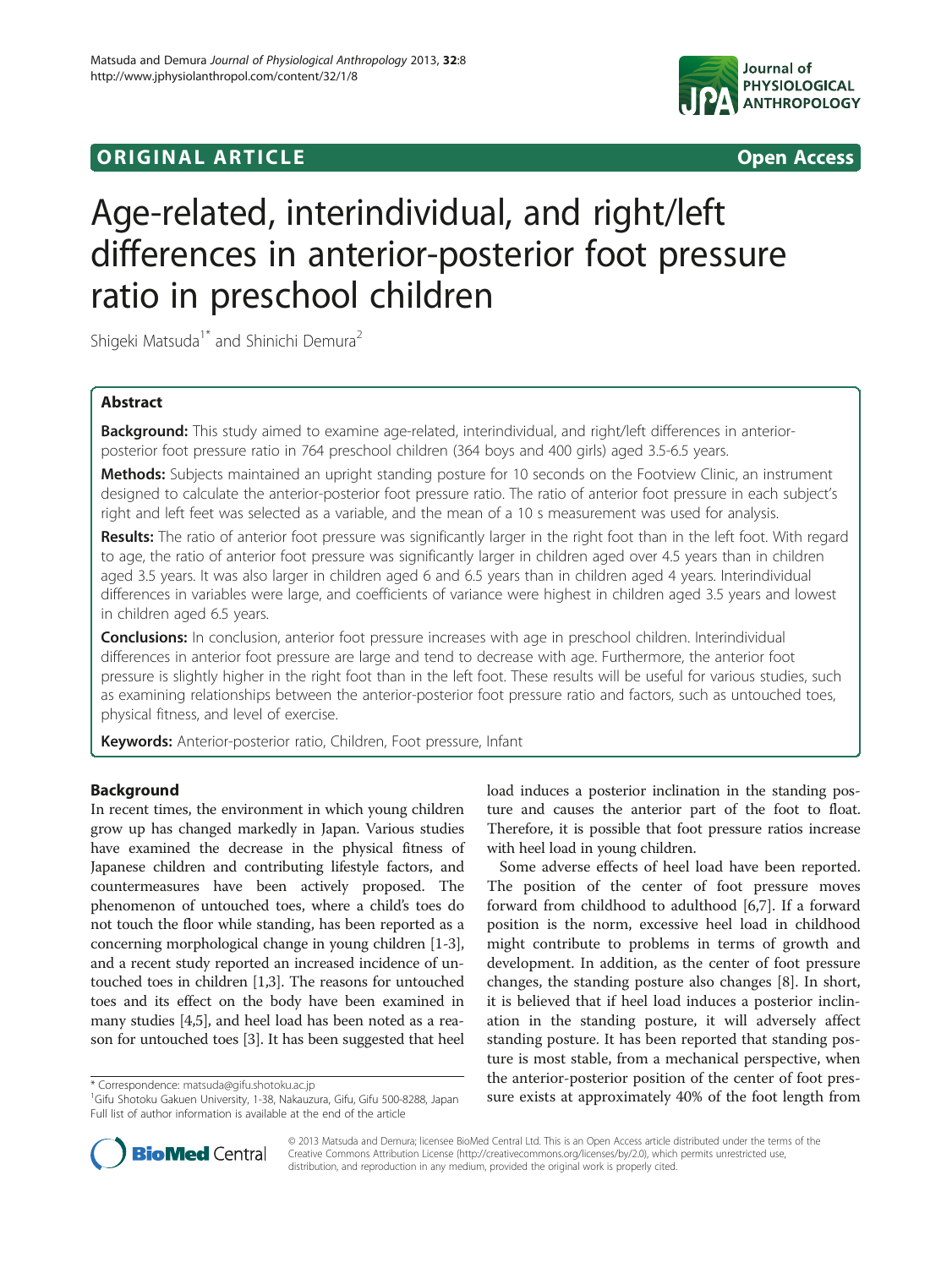the heel [[8\]](#page-6-0). Therefore, there is a possibility that a posterior inclination in the standing posture caused by heel load increases the burden to muscle groups related to standing posture. It is important to remember that the center of gravity of the body moves forward during forward motions, such as walking and running. It is also possible that heel load triggers a delay of movement and increases consumption of energy at the start of movement, leading to inefficient walking and running.

As stated, it is suggested that heel load has a negative effect on postural stability. Therefore, the increase in the number of young children exhibiting heel load may be a serious problem. Recently, a device designed to measure the anterior-posterior foot pressure ratio was developed, facilitating easy determination of this ratio [\[9](#page-6-0)]. It is necessary to clarify the detailed actual condition of the anterior-posterior foot pressure ratio before examining the relationships between heel load, untouched toes, and so on. Although some studies have examined the anterior-posterior position of the center of foot pressure in adults [[8](#page-6-0),[10](#page-6-0)], studies on young children are limited. Foot figure is formed because of the effects of various factors. Hence, data acquired from many young children with various circumstances will be needed. More accurate information on the formation of their foot figure will be obtained by the accumulation of various data. Although inter-trial reliability, sex differences in the anteriorposterior foot pressure ratio, and the influence of physical characteristics on this ratio have been examined [\[9](#page-6-0)], the effects of age on this ratio as well as interindividual and right/left differences have not been sufficiently examined. In particular, with regard to age difference in the anterior-posterior foot pressure ratio, it is desirable to examine the difference of a half-year interval, rather than a whole-year interval, in the case of young children with marked growth and development. By doing so, more appropriate knowledge on age difference will be obtained. With regard to interindividual differences, the differences in the anterior-posterior position of the center of foot pressure in adults have been previously examined [\[8](#page-6-0)]. However, there are few studies of this ratio in children. The detailed actual condition in the anteriorposterior foot pressure ratio in young children will be clear by clarifying interindividual difference (coefficients of variance, maximum, minimum, and range). In addition, the results of interindividual difference will be useful when determining discriminative values (outliers) in future studies and clinical setting.

Matsuda et al. [[9\]](#page-6-0) reported that the number of toes that touch the floor while standing increases every year in early childhood. Hence, it is hypothesized that the ratio of anterior foot pressure increases with age. However, there is a functional asymmetry in the human body [[11](#page-6-0)]. Previc [\[12\]](#page-6-0) reported that the left foot has a supporting function. Hence, right/left differences in anterior-posterior foot pressure ratios might also be present. This study aimed to examine age-related, interindividual, and right/ left differences in anterior-posterior foot pressure ratio in preschool children. In addition, the anterior-posterior foot pressure ratios of adults were measured and the results for adults and children were compared, to clarify the characteristics in children.

The knowledge obtained in this study will provide basic data when examining the relationships between the anterior-posterior foot pressure ratio and problems occurring among children of this generation, such as untouched toes, decreased physical fitness levels, lack of physical activity, and deterioration of posture. In addition, this study will provide information for use in examining the detailed actual condition and variation in the anterior-posterior foot pressure ratio across all age groups, or for comparing the ratio between preschool children and other age groups in future studies.

# **Methods**

#### **Participants**

Table [1](#page-2-0) shows the number of participants and their physical characteristics. The participants were 867 preschool children aged 3.5-6.5 years (426 boys and 441 girls), who attended two kindergartens. Because 103 children (62 boys and 41 girls) could not conduct the measurement appropriately, they were excluded from the study prior to analysis. Hence, the participants who were analyzed were 764 children (364 boys and 400 girls). Children were recruited from two kindergartens located in Gifu and Yamagata cities, Gifu, Japan. The populations of Gifu (city) and Yamagata are approximately 410,000 and 30,000, respectively. It was considered that they did not have specific education policies, being different from other kindergartens in Japan. Participants were divided into six-month age ranges. For example, a participant who was 3.5 years or more but less than 4.0 years was classified into the 3.5 years old category, while a participant 4.0 years or more but less than 4.5 years was classified into the 4.0 years old category.

The purpose of the study and the procedures to be undertaken were explained to the children's parents in detail, and informed consent was obtained before the measurements. In addition, the children's consent was obtained at the time of measurements. This experimental protocol was approved by the Ethics Committee on Human Experimentation of Faculty of Education, Kanazawa University.

In addition, the anterior-posterior foot pressure ratios of 37 young men (age:  $18.6 \pm 1.0$  years, height:  $171.1 \pm 1.0$ 5.9 cm, body mass:  $63.7 \pm 9.1$ kg) were measured, to compare ratios between children and adults.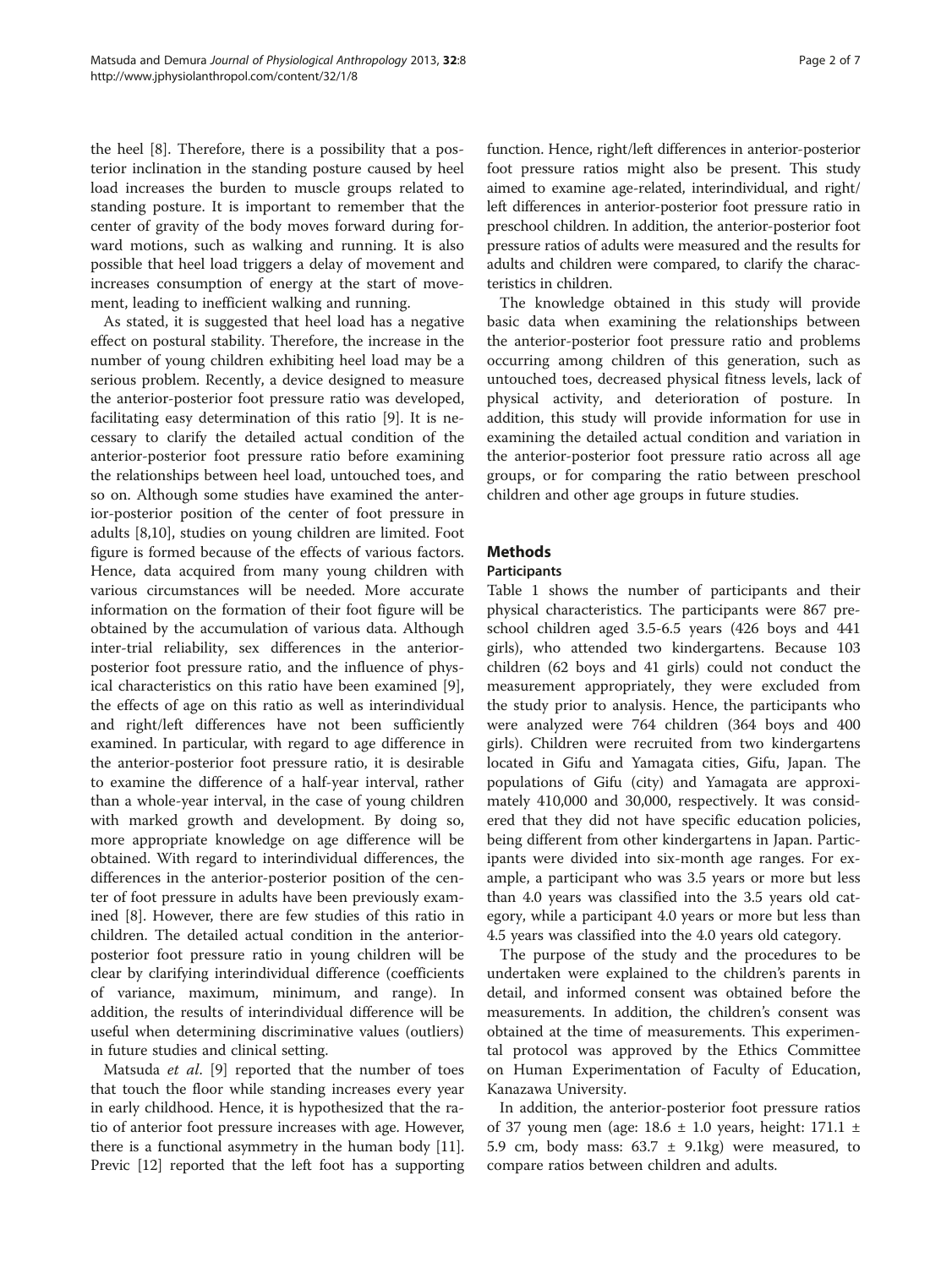|             |           |            | 3.5 years old | 4 years old | 4.5 years old | 5 years old | 5.5 years old | 6 years old | 6.5 years old | <b>Total</b> |
|-------------|-----------|------------|---------------|-------------|---------------|-------------|---------------|-------------|---------------|--------------|
| <b>Boys</b> |           | $\sqrt{n}$ | 31            | 72          | 57            | 52          | 51            | 74          | 27            | 364          |
|             | Height    | Mean       | 98.7          | 101.7       | 104.4         | 107.8       | 111.1         | 115.0       | 116.5         | 107.9        |
| Girls       | (cm)      | <b>SD</b>  | 3.2           | 3.7         | 4.2           | 4.4         | 4.7           | 4.6         | 4.6           | 7.2          |
|             | Body mass | Mean       | 15.7          | 16.7        | 17.4          | 18.7        | 19.4          | 20.8        | 21.6          | 18.6         |
|             | (kq)      | <b>SD</b>  | 1.6           | 1.7         | 1.8           | 2.3         | 2.4           | 2.9         | 2.4           | 2.9          |
|             |           | $\sqrt{n}$ | 32            | 76          | 72            | 52          | 76            | 64          | 28            | 400          |
|             | Height    | Mean       | 97.9          | 100.7       | 103.9         | 107.5       | 110.7         | 113.4       | 115.4         | 106.9        |
|             | (cm)      | <b>SD</b>  | 2.9           | 3.9         | 4.1           | 3.7         | 3.9           | 6.9         | 4.5           | 7.1          |
|             | Body mass | Mean       | 15.4          | 16.1        | 17.2          | 18.2        | 19.4          | 20.1        | 21.3          | 18.2         |
|             | (kq)      | <b>SD</b>  | 1.4           | 1.7         | 2.1           | 2.1         | 2.4           | 2.1         | 2.8           | 2.7          |
|             |           |            |               |             |               |             |               |             |               |              |

<span id="page-2-0"></span>Table 1 The number of the participants and their physical characteristics

SD, standard deviation.

# Measurement device

The Footview Clinic device (Nitta, Japan) was used to measure the anterior-posterior foot pressure ratio. This device is designed to calculate the anterior-posterior foot pressure ratio using all foot pressure obtained from the area of the foot that is in contact with the device in a standing position (Figure 1). The sampling frequency was 20 Hz. The anterior-posterior ratio refers to the pressure distribution between the anterior and posterior parts of the foot (in the left foot in Figure 1, pressure in the anterior part is 26% and pressure in the posterior part is 74%). Similar to a previous study [\[9](#page-6-0)], the line dividing the foot into anterior and posterior parts was set at the center of the foot length, which was defined as the distance from the back of the heel to the front of the longest toe. Considering the future development of the study in terms of reproduction of measurement, this basis, being straightforward and uncomplicated, was adopted. The foot length was calculated using a personal computer.



# Measurement procedure

The anterior-posterior foot pressure ratio was measured using a previously described method [\[9](#page-6-0)]. The measurement device was set horizontal to the floor. At that time, it was carefully confirmed that there was no slope of the floor, and no noise on the personal computer connected to the measurement device. The participants stood barefoot on the measurement device, with their feet 5 cm apart and their hands relaxed at their sides. They were instructed to look at a mark located at eye level and stabilize their posture for as long as possible during measurement. Before the measurement of the anteriorposterior foot pressure ratio, a stationary picture was recorded to obtain the foot length, which was necessary for analysis. A Footview Clinic device performed this step. Because some children had untouched-toes, a tester pushed the toe of the participant temporarily during the recording of the stationary picture. Subsequently, after confirming the postural stability of the participant, a 10 s measurement was initiated. Each participant was measured three times. It is important to note that some young children were unable to maintain a stable posture or could not continuously focus on the mark as instructed. These children (103 children) were excluded from the study before analysis.

# Evaluation variables

The ratio of anterior foot pressure in the right and left foot each was selected as a variable, and the mean of a 10 s measurement was used for analysis. As with a previous report, the second and third trials have high intertrial reliability; therefore, these were used for analysis [[9\]](#page-6-0). In addition, it was reported that there were no relationships between the ratio of anterior foot pressure in the right and left feet and physique (height and body mass) [[9\]](#page-6-0). In this study, the correlation coefficients between the ratio of anterior foot pressure in the right and left feet and physique (height and body mass) were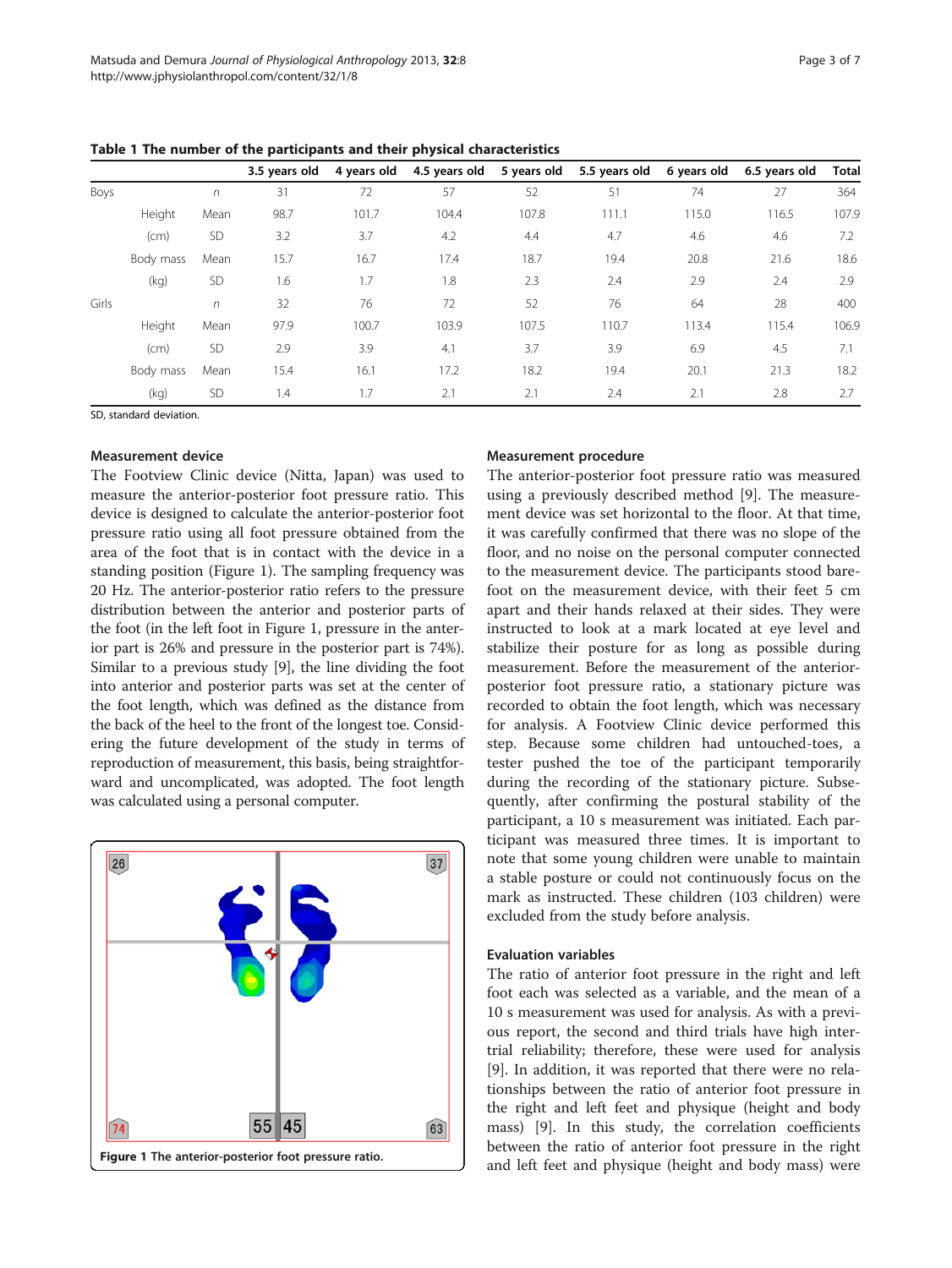significant; however, the degree was very low (left foot vs. height:  $r = 0.20$ ,  $P < 0.05$ ; left foot vs. body mass:  $r = 0.18$ ,  $P < 0.05$ ; right foot vs. height:  $r = 0.22$ ,  $P <$ 0.05; right foot vs. body mass:  $r = 0.18$ ,  $P < 0.05$ ). Even if a correlation coefficient is significant, a value under 0.2 is generally judged as having little relationship in terms of determination coefficient  $(r^2)$ . Hence, the effect of physique on the variables was not considered at the time of analysis.

#### Statistical analysis

Intraclass correlation coefficients (ICC 1.1) of single measurement values in a one-way analysis of variance (ANOVA) model were calculated to examine inter-trial reliability for the ratio of anterior foot pressure in the right and left feet. Two-way ANOVA was used to test age differences and right/left differences for the variables. Because there were no sex differences for the variables [\[9\]](#page-6-0), the combined data of boys and girls were used for the above analysis. If a significant difference was found, Tukey's honestly significant difference test (HSD) was used for multiple comparisons. To examine interindividual differences, coefficients of variance, maxima, minima, and ranges were calculated. Pearson's correlation coefficients were calculated to examine relationships between the right and left feet for the variables. An unpaired Student's  $t$  test was used to analyze differences in variables between young children and adults, and a paired Student's  $t$  test was used to analyze differences in variables between the right and left adult feet. The level of statistical significance was set at  $P < 0.05$ .

# Results

Intraclass correlation coefficients for the measured variables were 0.88 and 0.86 for the right and left feet, respectively. Table [2](#page-4-0) shows basic statistics and test results according to age and right/left differences in each variable. Coefficients of variance, maxima, minima, and ranges for each age were 34.2 to 44.6, 57.0 to 83.0, 4.0 to 16.0, and 48.5 to 72.5, respectively. Coefficients of variance were highest in children aged 3.5 years and lowest in children 6.5 years. The ratio of anterior foot pressure was significantly larger in the right foot than in the left foot. With regard to age, anterior foot pressure was significantly larger in children aged over 4.5 years than in children aged 3.5 years. It was also significantly larger in children aged 6 and 6.5 years than in children aged 4 years. The effect size between the means of the right and left feet was 0.18. The larger the age difference was, the larger the effect size was (effect size = 0.44 to 0.78). Significant correlations were found between the right and left feet for all age groups  $(3.5 \text{ years}, r = 0.65; 4)$ years,  $r = 0.58$ ; 4.5 years,  $r = 0.78$ ; 5 years,  $r = 0.69$ ; 5.5 years,  $r = 0.66$ ; 6 years,  $r = 0.65$ ; 6.5 years,  $r = 0.82$ ; entire study group,  $r = 0.70$ ).

The variables for the left and right feet of the adult controls were  $45.6 \pm 9.6$  and  $43.2 \pm 10.1$ , respectively; the difference in variables between children and adults was statistically significant (left foot:  $t = 8.19$ ,  $P < 0.05$ ; right foot:  $t = 5.47$ ,  $P < 0.05$ ). When an adult's value was 100% in both feet, a child's value (6.5 years) corresponded to 74.7% in the left foot and 84.5% in the right foot. There were no significant differences between the right and left feet of adults ( $t = 1.03$ ,  $P = 0.31$ ). Coefficients of variance were 21.0 for the left foot and 23.4 for the right foot.

# **Discussion**

Matsuda et al. [[9](#page-6-0)] reported that ICCs for anterior foot pressure in the right and left feet were 0.85 and higher in the second and third trials. This was consistent with the finding of our study, where ICCs for the variables were over 0.86 in the second and third trials. Therefore, the reliability of data used in this study was good.

This study examined age differences in anterior-posterior foot pressure ratio using the ratio of anterior foot pressure in each foot as a variable. The sample size was large enough to divide subjects into six-month categories. When children aged over 4.5 years and children aged 6 and 6.5 years were compared with children aged 3.5 years and children aged 4 years, respectively, the values for anterior foot pressure in each foot were significantly higher in the older age groups. The larger the age difference was, the larger the effect size was (effect size  $= 0.44$  to 0.78). From these results, it can be concluded that the ratio of anterior foot pressure increases with age in young children. Kojima and Takemori [[6](#page-6-0)] examined the effects of age on this variable in subjects aged 1.5 to 20 years and reported that the position of the center of foot pressure moved forward with age. In our study, the ratio of anterior foot pressure was smaller in young children than in adults. Ratios for young children aged 6.5 years corresponded to ratios of approximately 75% to 85% for adults. It can be concluded that the ratio of anterior foot pressure begins to increase from childhood and gradually approaches the adult ratio.

The anterior-posterior position of the center of foot pressure is located at approximately 40% of the foot length from the heel in adults; this position corresponds to the center of the longitudinal arch [[8\]](#page-6-0), and it is said that the postural stance is mechanically stable at this position [\[8](#page-6-0)]. Because instability while standing decreases and postural stability increases from childhood to adulthood [[7,13,14\]](#page-6-0), it is believed that an increase in the ratio of anterior foot pressure with age relates to an improvement in postural stability.

Matsuda *et al.* [\[2](#page-6-0)] examined the phenomenon of untouched toes during a two-year longitudinal study and reported that the number of untouched toes decreased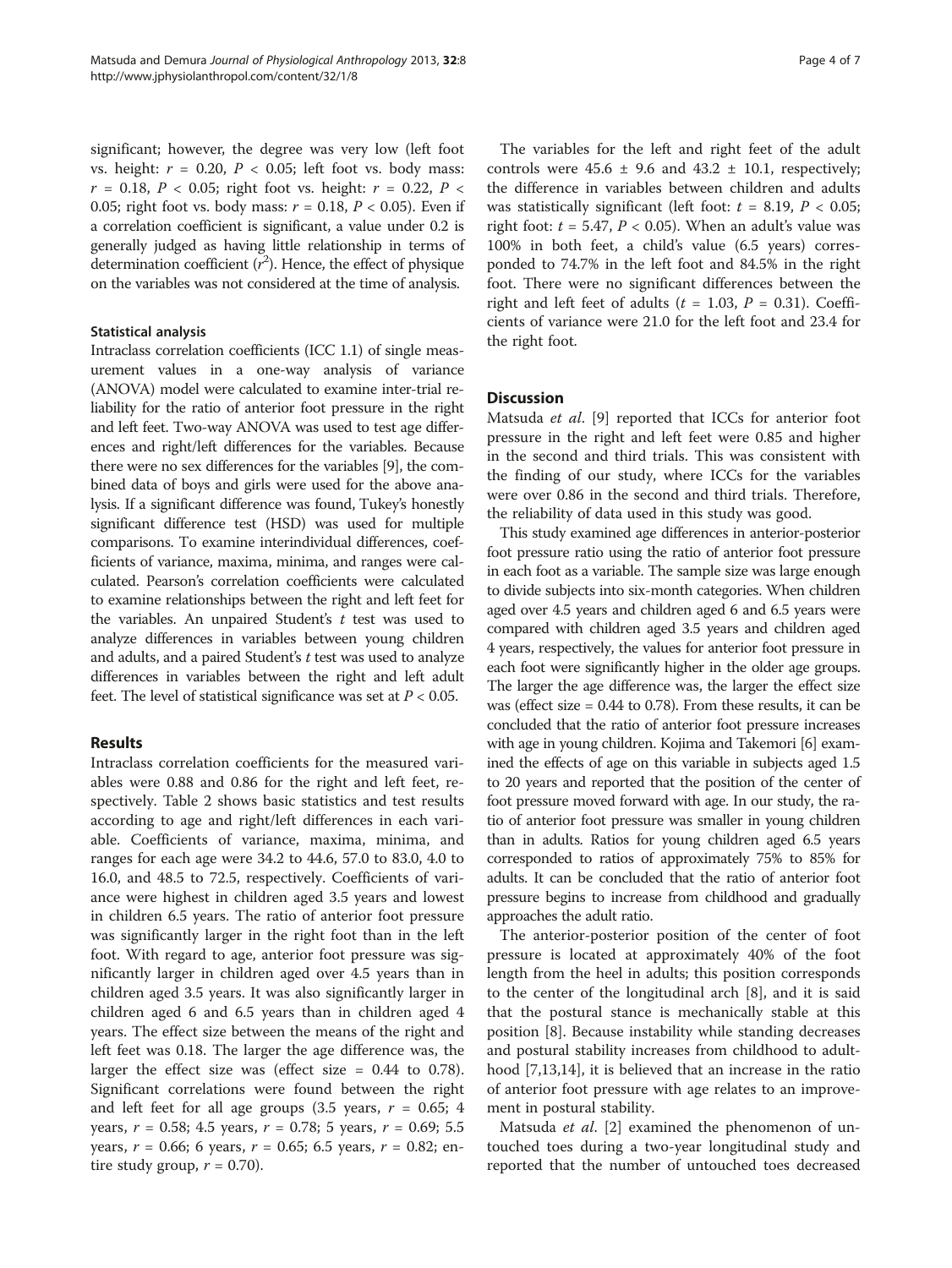|                                        |           | 3.5<br>years<br>old | 4<br>years<br>old | 4.5<br>years<br>old | 5.<br>years<br>old | 5.5<br>years<br>old | 6<br>years<br>old | 6.5<br>years<br>old | <b>Total</b> | Two-way ANOVA |            |         | Tukey's HSD | <b>Effect size</b>     |                     |
|----------------------------------------|-----------|---------------------|-------------------|---------------------|--------------------|---------------------|-------------------|---------------------|--------------|---------------|------------|---------|-------------|------------------------|---------------------|
|                                        |           |                     |                   |                     |                    |                     |                   |                     |              |               | Right-left | Age     | Interaction |                        |                     |
| The ratio of anterior                  | Mean      | 24.9                | 27.5              | 30.4                | 29.9               | 30.8                | 32.2              | 34.1                | 30.0         | F-value       | 37.96*     | $7.23*$ | 0.84        | 3.5 < 4.5, 5.5, 6, 6.5 | 3.5 to 4.5: 0.44    |
| foot pressure in the<br>left foot (%)  | SD        | 11.1                | 10.4              | 11.2                | 11.6               | 11.2                | 11.5              | 11.7                | 11.4         | $P$ -value    | 0.00       | 0.00    | 0.54        | $6.5$ 4 < 6, 6.5       | 3.5 to 5: 0.47      |
|                                        | <b>CV</b> | 44.6                | 37.9              | 36.9                | 38.8               | 36.3                | 35.8              | 34.2                | 38.0         |               |            |         |             |                        | 3.5 to 5.5: 0.49    |
|                                        | Maximum   | 60.0                | 58.0              | 67.5                | 83.0               | 70.0                | 79.5              | 68.5                | 83.0         |               |            |         |             |                        | 3.5 to 6: 0.62      |
|                                        | Minimum   | 6.0                 | 8.5               | 9.5                 | 11.0               | 5.5                 | 11.0              | 16.0                | 5.5          |               |            |         |             |                        | 3.5 to 6.5: 0.78    |
|                                        | Range     | 54.0                | 49.5              | 58.0                | 72.0               | 64.5                | 68.5              | 52.5                | 77.5         |               |            |         |             |                        | 4 to 6:0.49         |
| The ratio of anterior                  | Mean      | 27.3                | 28.5              | 32.0                | 33.2               | 32.6                | 34.6              | 36.5                | 32.1         |               |            |         |             |                        | 4 to 6.5: 0.66      |
| foot pressure in the<br>right foot (%) | SD        | 11.2                | 10.6              | 12.0                | 12.1               | 12.0                | 12.6              | 13.0                | 12.1         |               |            |         |             |                        | Left to right: 0.18 |
|                                        | <b>CV</b> | 40.9                | 37.0              | 37.5                | 36.4               | 36.9                | 36.2              | 35.7                | 37.9         |               |            |         |             |                        |                     |
|                                        | Maximum   | 60.0                | 57.0              | 73.5                | 70.5               | 77.5                | 81.5              | 67.0                | 81.5         |               |            |         |             |                        |                     |
|                                        | Minimum   | 4.0                 | 8.5               | 9.5                 | 8.0                | 10.0                | 9.0               | 14.0                | 4.0          |               |            |         |             |                        |                     |
|                                        | Range     | 56.0                | 48.5              | 64.0                | 62.5               | 67.5                | 72.5              | 53.0                | 77.5         |               |            |         |             |                        |                     |

# <span id="page-4-0"></span>Table 2 Basic statistics and test results of age and right/left differences for the variables

 $\overline{*}P$  < 0.05. Because there were no sex differences for the variables, the analysis was conducted by considering boys and girls together. CV, coefficient of variance; SD, standard deviation.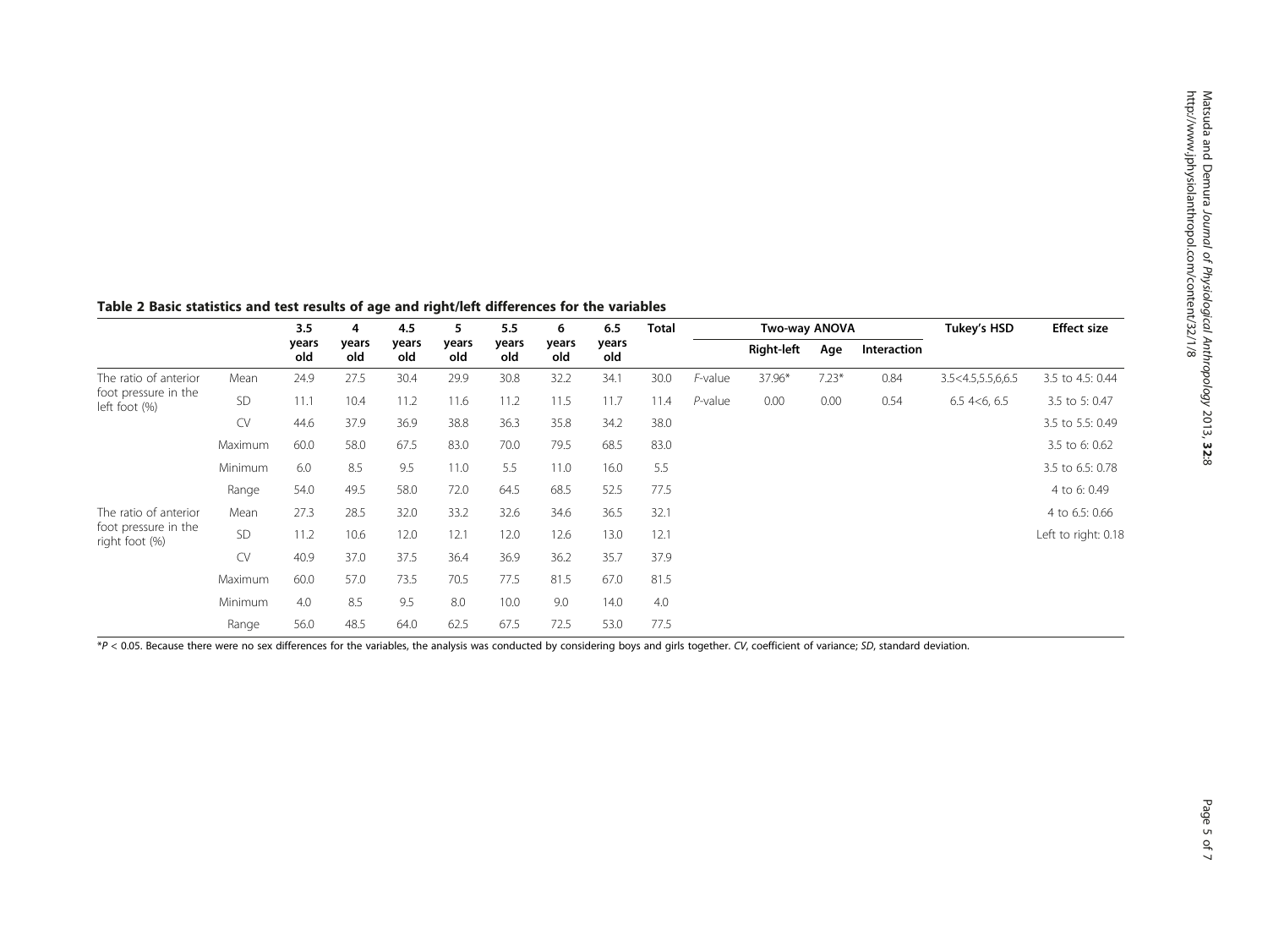every year in early childhood. The more forward the center of gravity is while standing, the greater is the toe pressure [\[8](#page-6-0)]. Therefore, an increase in the toe surface area touching the floor while standing directly affects the ratio of anterior foot pressure. In addition, the foot shape of young children, including the formation of the median longitudinal arch, changes significantly [[15,16](#page-6-0)]. There may be relationships between changes in the shape of the foot, such as the formation of the median longitudinal arch and age change in the anterior-posterior foot pressure ratio. In future studies, it will be necessary to examine the relationships of both.

Usui *et al.* [[7](#page-6-0)] examined changes in the anteriorposterior position of the center of foot pressure in children aged 3 to 12 years and reported that the position rapidly moved forward from 6 to 10 years. We also found that differences in anterior foot pressure ratio were larger between children aged 3.5 years and those aged 6 to 6.5 years and between children aged 4 years and those aged 6 to 6.5 years. These results suggest the possibility that the ratio of anterior foot pressure increases rapidly after 6 years of age. Investigation of changes in the anterior-posterior foot pressure after 6 years of age is a topic for future study.

Fujiwara [\[8](#page-6-0)] reported that the anterior-posterior position of the center of foot pressure was located at 30% to 60% of the foot length from the heel in adults aged 20 to 79 years, with large interindividual differences. Because the coefficients of variance, maxima, minima, and ranges were 34.2 to 44.6, 57.0 to 83.0, 4.0 to 16.0, and 48.5 to 72.5, respectively, for the ratio of anterior foot pressure in this study, it can be concluded that interindividual differences in young children are also large. The coefficients of variance were highest in children aged 3.5 years and lowest in children aged 6.5 years, and tended to decrease with age. In addition, they were higher in young children than in adults. It is to be inferred that individual differences in the ratio of anterior foot pressure decreases from early childhood to adulthood. Because young children have much less experience in standing than adults, the standing postures of young children may differ significantly between individuals. Age and interindividual differences in anterior-posterior foot pressure ratios were examined on the basis of cross-sectional data in this study; therefore, a longitudinal study is required to substantiate the findings of this study.

Correlation coefficients between the ratio of anterior foot pressure in the right foot and that in the left foot were not very strong. Furthermore, determination coefficients  $(r^2)$  were less than 67%. Therefore, it can be inferred that the ratio differ slightly between the left and right foot.

The ratio of anterior foot pressure was slightly larger in the right foot than in the left foot (effect size = 0.18). It was reported that there were no right/left differences in the variables of foot pressure during movement [[17,18\]](#page-6-0). Because the right/left difference in this study was small, it might be specific to the participants of this study. In addition, unlike the previous studies [\[17,18](#page-6-0)], in this study, foot pressure during static standing posture was measured. Hence, it is also considered that right/left differences are found in the variables of foot pressure during static standing posture. Heredity, environment, or incidental phenomena have previously been suggested as potential causes of right/left differences in human beings [[19](#page-6-0)-[21\]](#page-6-0). Because various factors relate to right/left differences, it is difficult to identify the cause of differences in this study. It was reported that children displaying right hand/foot dominance were more numerous than those with left hand/foot dominance or mixed hand/foot dominance from childhood [[22\]](#page-6-0). Because the dominant hand/foot (right side) is used frequently in daily life, the right side of the body may be more developed than the left side. Right/left differences in organ position (for example, the heart) or organ weight are also considered as possible causes. In addition, because a right/left difference was not found in the adults evaluated in this study, the difference may be specific to young children. To clarify the cause of these differences and the time when these differences disappear, it would be necessary to examine the anterior-posterior foot pressure ratio in older adults.

In this study, a detailed analysis of the anterior-posterior foot pressure ratio was conducted. However, there is no present understanding of the clinical meaning of the difference of the value in the anterior-posterior foot pressure ratio. In future, this meaning will become clear through examination of the relationships between the anteriorposterior foot pressure ratio and factors such as standing posture, active level, body composition, and physical fitness (muscle strength, balance ability, and so on).

#### Conclusions

This study examined age-related, interindividual, and right/left differences in anterior-posterior foot pressure ratio in 764 preschool children (364 boys and 400 girls) aged 3.5 to 6.5 years. The ratio of anterior foot pressure increased with age in young children. Interindividual differences in this ratio were large but tended to decrease with age. In addition, the ratio of anterior foot pressure was slightly larger in the right foot than in the left foot. The detailed actual condition regarding the anterior-posterior foot pressure ratio in young children can be obtained from the current results. These results will be useful for various studies, such as examining relationships between the anterior-posterior foot pressure ratio and factors, such as untouched toes, physical fitness, and exercise quantity.